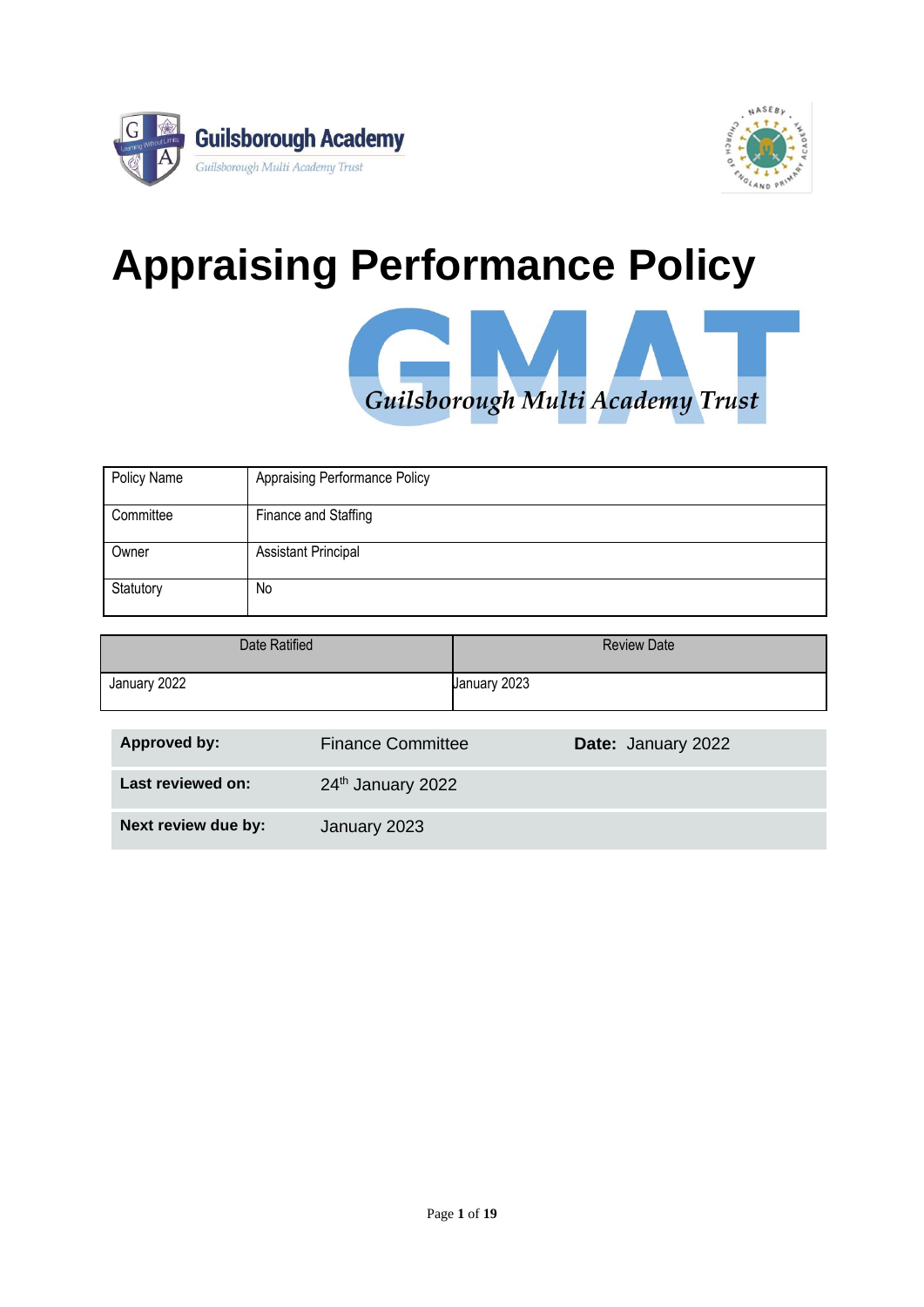The Directors of Guilsborough Multi-Academy Trust adopted this policy on 24<sup>th</sup> January 2022. It applies to all teachers and support staff employed at the Academy as defined in paragraph 1 below.

#### **INTRODUCTION**

Guilsborough Multi Academy Trust aspires to be the best provider of education within the communities it serves and to deliver the highest outcomes for young people. To achieve its vision and mission, appraisal in Guilsborough Multi Academy Trust will be a supportive and developmental process designed to ensure that all staff have the skills and support needed to carry out their role effectively and to ensure they are able to continue to improve their professional practice and to develop.

Revised appraisal arrangements for teachers came into force on 1 September 2012. They are set out in the Education (School Teachers' Appraisal) (England) Regulations 2012 (the Appraisal Regulations) which replace the Education (School Teacher Performance Management) (England) Regulations 2006 (the 2006 Regulations).

#### **1. Definitions**

1.1 In this policy, the term 'employee' refers to support staff, classroom teachers, middle and senior leaders, and the headteacher. Where relevant, we have added further detail regarding arrangements for headteachers.

#### **2. Purpose**

- 2.1 This policy sets out the framework for a clear and consistent assessment of the overall performance of employees covered by the appraisal policy and for supporting their development within the context of the Academy's plan for improving educational provision and performance, and the standards expected of employees in their respective roles.
- 2.2 This policy does not form part of any employee's contract of employment and it may be amended at any time following consultation. We may also vary any parts of this procedure, including any time limits, as appropriate in any case.
- 2.3 The appraisal policy in this Academy will be a supportive and developmental process designed to ensure that all employees identified by the policy have the skills and support they need to carry out their role effectively. It will help to ensure that all employees can continue to improve their professional/employment practice and to develop in their respective roles.

#### **3. The appraisal period**

- 3.1 The appraisal period for teachers will run for twelve months from 1 st October to 30th September*.* For support staff the appraisal period will run from January to December.
- 3.2 Employees who are employed on a fixed term contract of less than one year will have their performance managed in accordance with the principles underpinning this policy. The length of the review period will be determined by the duration of their contract.
- .3 Employees will not normally be dismissed for performance reasons without previous warnings. For further guidance please refer to procedures in the Capabilities Policy, Probationary Policy and Disciplinary Policy.

Where an employee starts their employment at the Academy part way through a cycle, the Principal or a representative (or in the case where the employee is the Principal, the Governors), shall determine the length of the first cycle for that teacher or support staff, with a view to bringing the cycle into line with the cycle for other teachers and support staff as soon as possible.

#### **4. Appointing appraisers**

- 4.1 The Principal will be appraised by the Governing Body, supported by a suitably skilled and/or experienced external adviser who has been appointed by the Governing Body for that purpose.
- 4.2 The task of appraising the Principal, including the setting of objectives, will be delegated to a sub-group consisting of tw*o* members of the Governing Body.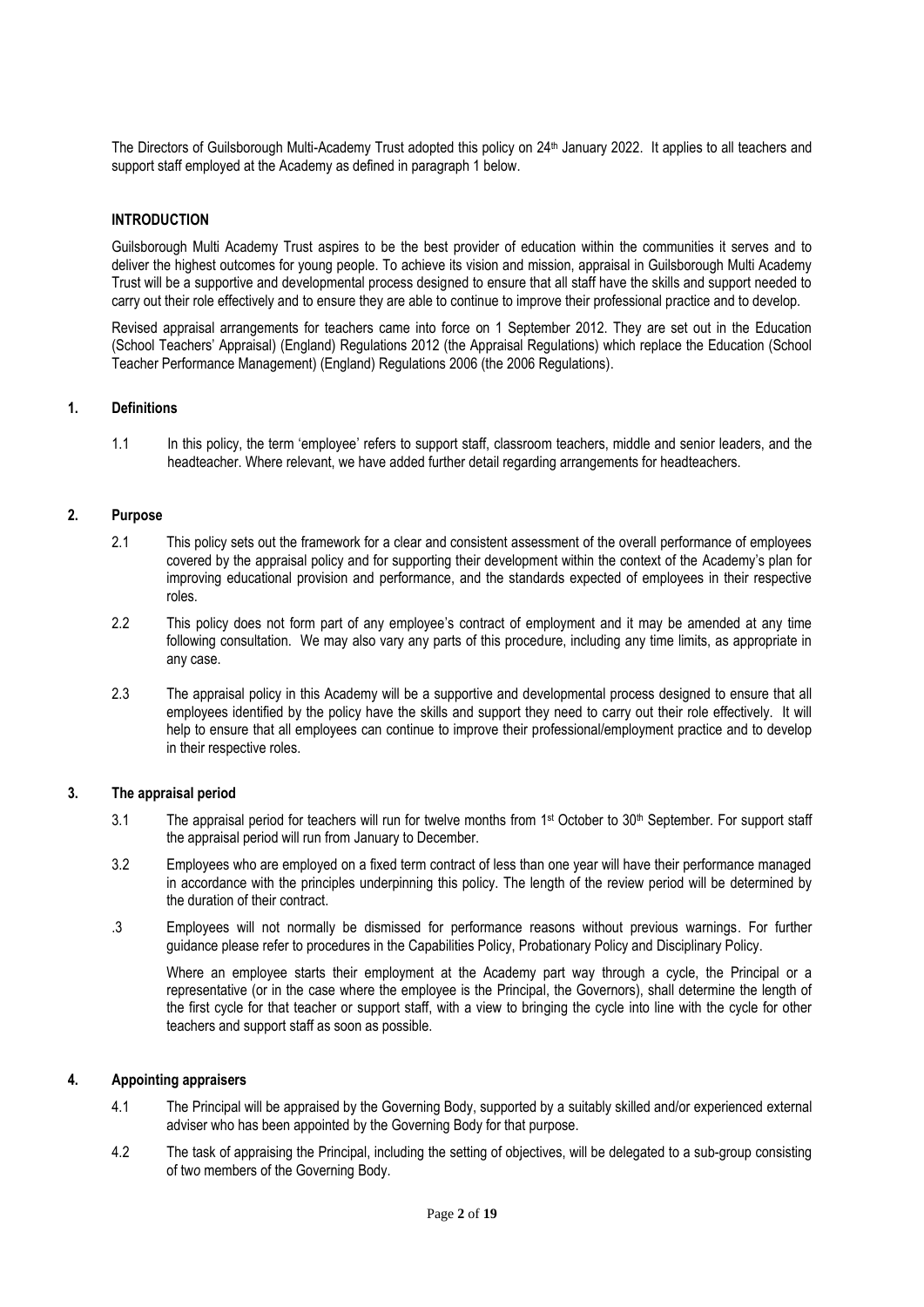4.3 The Principal will decide who will appraise other employees covered by the policy. (They will be notified verbally and assigned to staff via Blue-Sky). The number of staff that any one person will appraise will depend on their role and level of responsibility and will be monitored by the Principal (or his/her representative). If the Principal appoints an appraiser who is not a teacher's line manager, the appraiser to whom she/he delegates those duties will have an appropriate position in the staffing structure, together with the necessary background knowledge, skills and training to undertake the role. Confidentiality of information accessed on Blue-Sky by employees with Administration rights is assumed.

#### **5. Setting objectives:**

- 5.1 The Principal's objectives will be set by the Governing Body after consultation with the external adviser. (Appendix A)
- 5.2 **For Teachers:** Objectives for each employee covered by the policy will be set before, or as soon as practicable after, the start of each appraisal period. The objectives set will be Specific, Measurable, Achievable, Realistic and Time bound and will be appropriate to the employee's role and level of experience. The appraiser and employee will seek to agree the objectives but, if that is not possible, the appraiser will determine the objectives. Objectives may be revised if circumstances change.
- 5.3 The objectives set for each employee will, if achieved, contribute to the Academy's plans for improving the Academy's educational provision and performance and improving the educational opportunities of students at the Academy.
- 5.4 All teachers, excluding the Principal, will generally have no more than 3 objectives. Those with additional responsibilities may have a 4<sup>th</sup> objective. The appraiser will consider the effect of an individual's circumstances, including any disability, when agreeing objectives. For example, this might include a reasonable adjustment to allow an individual slightly longer to complete a task than might otherwise be the case.
	- At least one objective should relate to students' progress and it should address the key progress priorities as identified by the Academy self-evaluation and strategic improvement plans. The objective will be contextualised and the class (or department for subject leaders) will be identified by the appraiser.
	- Another objective will relate to the development of the quality of teaching and learning.
- 5.5 **For support staff:** For support staff, there will be a minimum of 3 targets and a maximum of 4. The targets will be relevant to the staff members' role. Support staff appraisal will focus on the set targets of the employee.

#### **6. Reviewing teachers' performance: Observation**

- 6.1 This Academy believes that observation of classroom practice and other responsibilities for teachers, and support staff who support teachers in the classroom, is important both as a way of assessing performance to identify any strengths and areas for development they may have and of gaining useful information which can inform Academy improvement more generally.
- 6.2 All observations will be carried out in a supportive fashion, with professionalism, integrity and courtesy. In a lesson observation, The Teachers Standards (See Appendix B) will not be used as a checklist against which the appraisee's performance is judged. Assessment against the standards starts from the premise that all teachers are meeting the standards. Where a member of staff teaches across more than one key stage or subject area, lesson observations should take place across the three. Two observations will be conducted by the teacher's line manager or as part of a scheduled review. It is expected that observations are spread out across the year, therefore one must be completed by the end of term 2, the next by the end of term 4 and the third by the end of term 6. Where performance of a teacher is a cause for concern as the Teacher Standards are not met, further observation may form part of structured support. Further observations should reflect and inform whole Academy quality assurance as well as being developmental to the teacher.
- 6.3 Classroom observation of teachers will be carried out by those with QTS.
- 6.4 The Academy retains the right to use learning walks for the quality assurance of learning. Learning walks will not be used for performance management purposes unless concerns arise in line with The Teacher Standards that the Principal (or delegated staff) considers are important, and in these circumstances, there will be discussion with the teacher's line manager. Learning walks are intended for leaders to monitor the quality of Teaching and Learning, looking at the work of the students.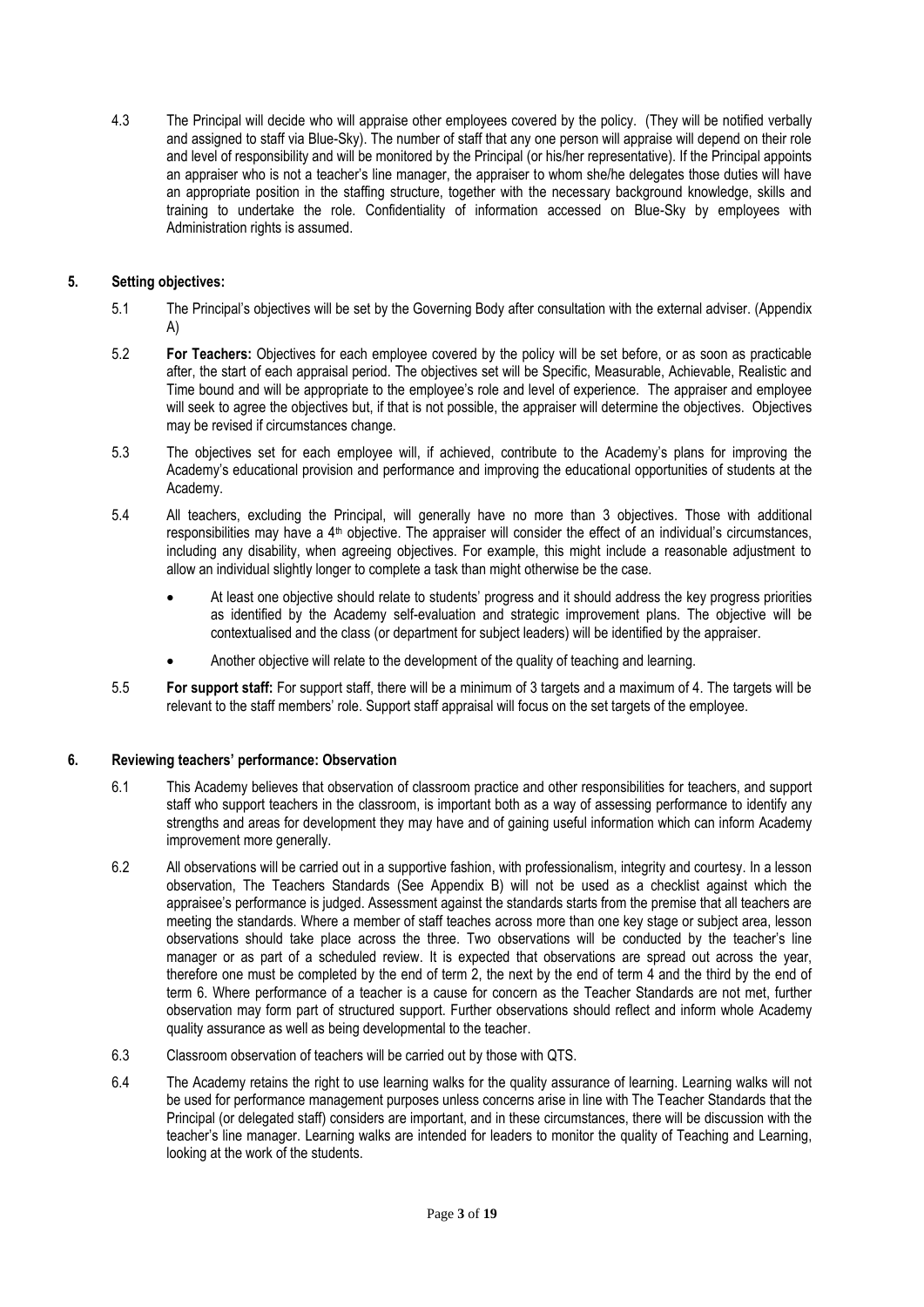#### **7. Performance Review**

- 7.1 Performance of a member of staff is assessed in an on-going way against individual job descriptions using policies, as well as through the 3 PMR meetings during the academic year (initial target setting, mid-point review and final review). Staff must share responsibility for ensuring that the process is scheduled and occurs and should not rely solely upon their appraiser. The use of Appendix C will support both Appraisee and Appraiser to keep on track. Assessment of performance of teachers will be measured against the objectives set and may also include:
	- Evidence of planning, resources and student work which showcases innovative approaches and has significant impact on outcomes for students.
	- Observation/scrutiny of leadership and management activities where appropriate.
	- Work scrutiny including moderated assessment work.
	- Student behaviour and their management.
	- Quality of learning environment (where appropriate) ensuring a good and safe learning environment.
	- Specific internal as well as external tests/exam results.
	- Contribution to the department such as development of schemes of learning etc.
	- Student attitude survey which contributes to an overall evaluation of teacher performance, to be used as a soft indicator/barometer of overall teacher interaction with students rather than a measure of performance itself. (Student voice will not be used for formal PMR purposes by an appraiser but an appraise may ask for this to be considered)
	- Other aspects considered at the request of the teacher e.g. contribution to wider school life.

It is important to note that assessment of performance provides opportunity to showcase work and can be used in conjunction with the pay policy to evidence progression including any opportunity for accelerated progression.

#### **8. Development and support**

- 8.1 Appraisal is a supportive process which will be used to inform continuing professional development and pay progression. The Academy wishes to encourage a culture in which all employees take responsibility for improving their performance through appropriate development.
- 8.2 Teachers professional development will be linked to Academy improvement priorities and to the ongoing professional development needs and priorities of individual teachers. The Academy's CPD programme will be informed by the training and development needs identified as part of the appraisal process as well as other monitoring activities.

#### **9. Feedback**

- 9.1 Employees will receive constructive feedback on their performance throughout the year and as soon as practicable after an observation has taken place or other evidence has come to light. Feedback will highlight areas of strength as well as any areas that can be developed through continued professional development.
- 9.2 As the Academy supports a culture of 'Learning without Limits' it will be expected that the sharing and celebration of best practice will follow on from the observation of colleagues through coaching, teaching and learning blogs, briefings etc. This will be with the permission of the teacher.

#### **10. Informal support and progression to capability:**

- 10.1 Where it is apparent that there are performance concerns, support will be offered as soon as possible, without waiting for formal annual assessment. Performance concerns may be for several reasons such as:
	- Failure to meet the national Teacher Standards 2012 and any subsequent amendment thereof.

A failure to meet the expected standards in an observation leading to further action (follow up observation/QA or Informal Support).

• A pattern of underperformance in terms of student progress identified in tracking and exam outcomes.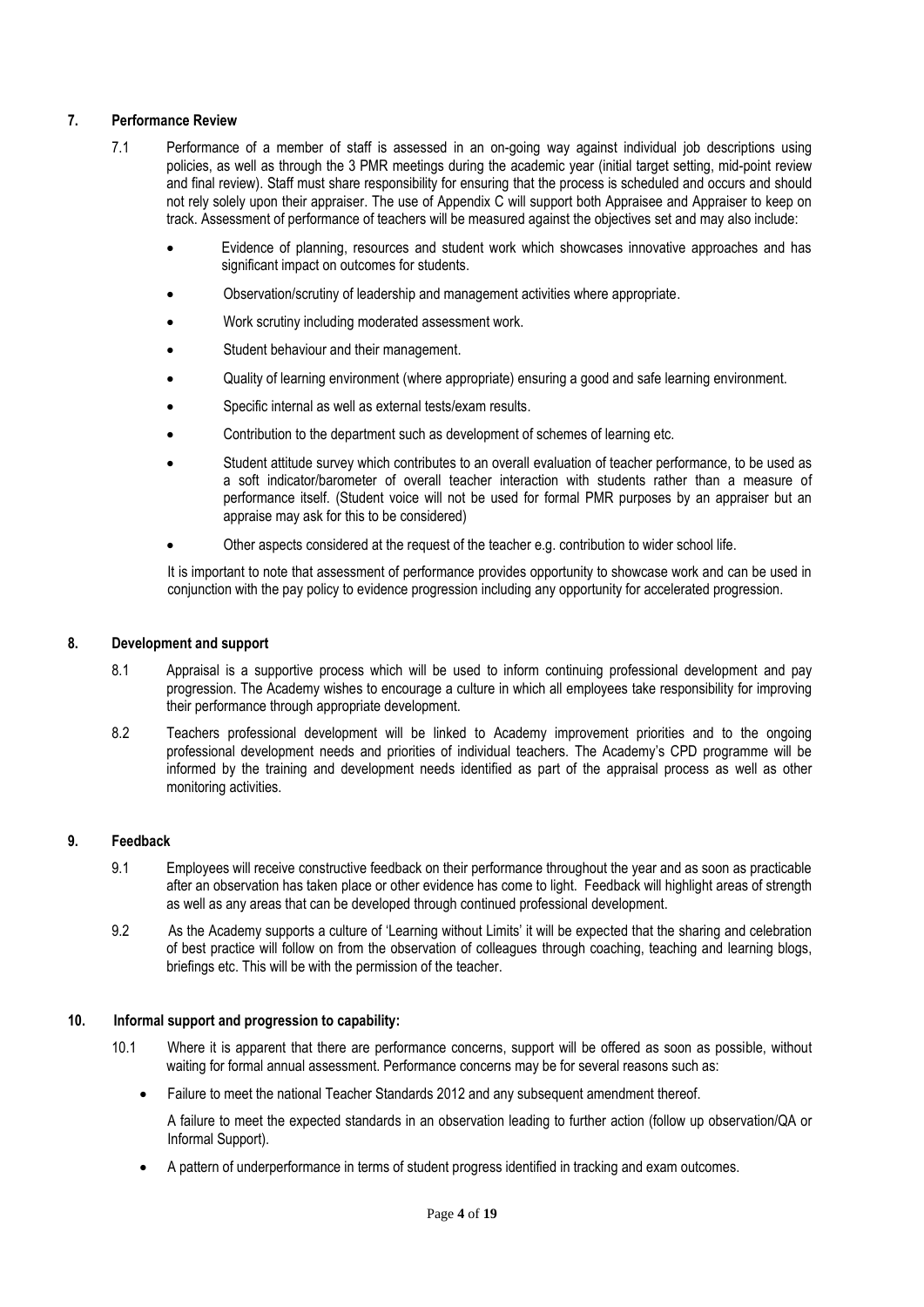- Non-completion of leadership responsibilities (impacting on the performance of colleagues and/or students).
- Parental complaints as part of a wider pattern of any dissatisfaction rather than isolated incidents. Validity of any complaints will be checked carefully by the line manager or a designated senior member of staff.
- A pattern of underperformance compared to the employees' job description and/or performance management targets.

If the appraiser (through the appraisal process or via other sources of information) identifies that concerns are such that, if not rectified, could lead to capability procedures then the Principal (or a member of the Senior Leadership Team) will meet the individual to consider the appropriateness of Informal Support with the line manager of the appraisee present. This will include the following:

- An initial discussion around aspects of underperformance. Minutes of this meeting will be taken (see Appendix D as guidance for SLT member and line manager of the colleague).
- Using Appendix E, the Principal (or a member of the Senior Leadership Team) will detail the following:
- Giving clear written feedback to the individual about the nature and seriousness of the concerns
- Giving the individual the opportunity to comment on and discuss the concerns.
- Meetings with the individual to discuss targets for improvement alongside a programme of support.
- Creating an improvement plan which includes appropriate supportive measures which may include coaching, training, in-class support (where relevant), structured observations or mentoring, that will help to address those specific concerns.
- Making clear how progress will be monitored and when it will be reviewed.
- Explaining that if the individual does not make the required improvement then it may be necessary to extend the informal support period or move to capability procedure.

The individual's progress will continue to be monitored as part of the performance management process and a reasonable time given for the individual's performance to improve. This will vary in individual cases (minimum of 6 working weeks/maximum of 12 working weeks). During this monitoring period the individual will be given feedback on progress on a weekly basis using Appendix F and arrangements will be made to modify the support programme if appropriate. (Appendices D, E,F,G)

If, on consideration, the required improvement has been made and there is no longer the necessity that capability procedures will be invoked, the individual will be informed of this.

#### **11. Transition to capability – moving to formal support under the capability policy.**

11.1 If the appraiser is not satisfied with progress against targets in the action plan, the employee will be notified in writing that the appraisal system will no longer apply and that his/her performance will be managed under the staff capability policy.

#### **12. Annual assessment**

- 12.1 The performance of each employee covered by the appraisal policy will be formally assessed in respect of each appraisal period.
- 12.2 In assessing the performance of the Principal, the Governing Body must consult the external adviser.
- 12.3 This assessment is the end of the annual appraisal process, but performance and development priorities will be reviewed and addressed through the 3 PMR meetings throughout the academic year. (Ref.7)
- 12.4 The employee will receive as soon as practicable following the end of each appraisal period, and have the opportunity to comment in writing on the appraisal report. This is done via Blue-Sky.
- 12.5 Teachers will normally receive their final written appraisal reports by 30th September (31 December for the Principal) and support staff by 28<sup>th</sup> February. However, if there is a delay because of circumstances beyond the Academy's control then staff will be made aware of this. If staff are applying to move through M Scale then their final written appraisal reports need to be completed by 2 weeks before the  $30<sup>th</sup>$  September to ensure that all documentation is prepared in advance for the pay review committee meeting.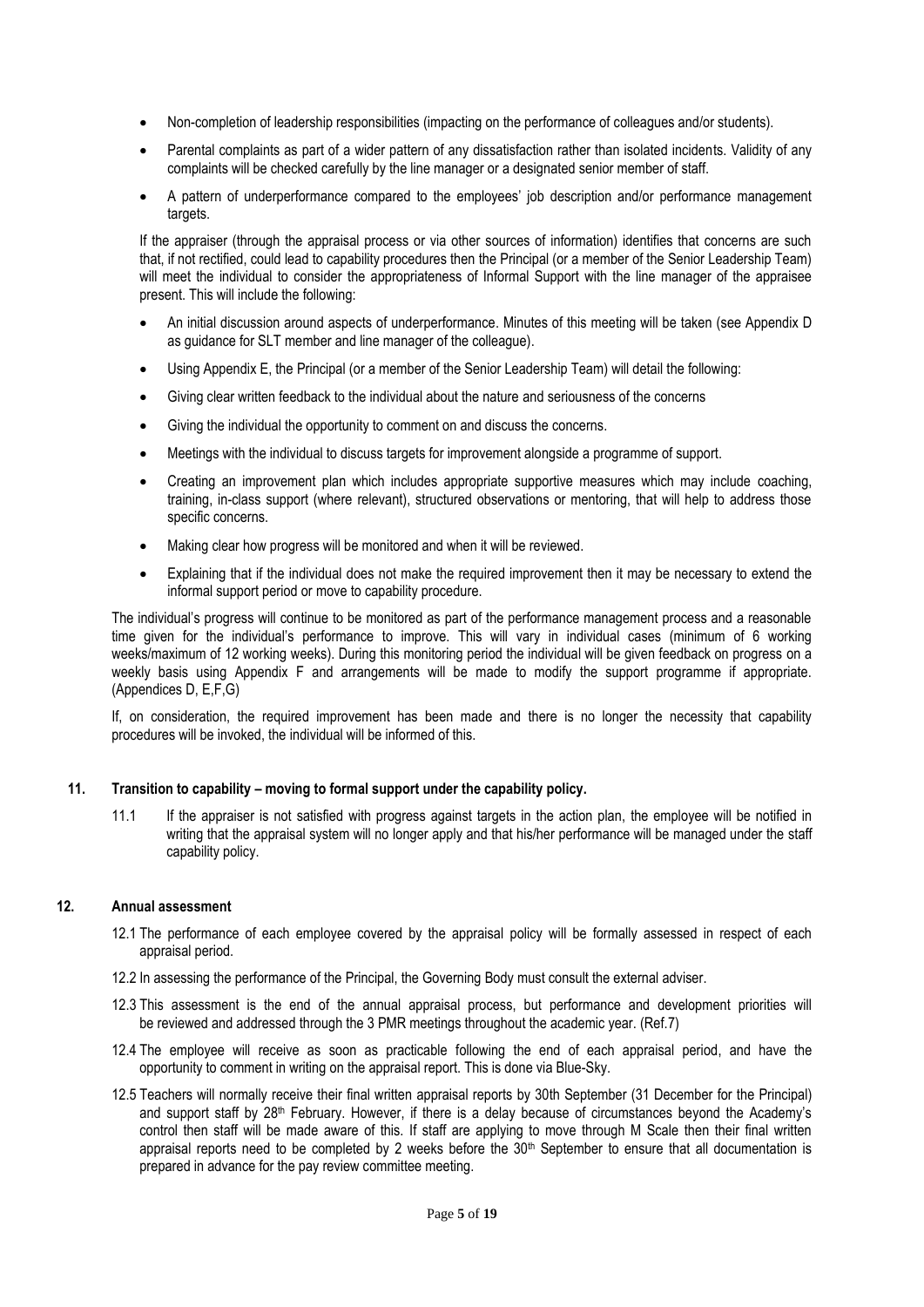- 12.6 The appraisal report will include:
	- details of the employee's objectives for the appraisal period in question;
	- a review of the employee's performance of their role and responsibilities against their objectives and, for teachers, against the relevant standards;
	- a review of the employee's training and development needs and identification of any action that should be taken to address them. The assessment of performance and of training and development needs will inform the planning process for the following appraisal period.
	- a recommendation on pay where that is relevant. Pay recommendations will be made by 31 December for Principals, by 31 October for other teachers, and by 31 May for support staff.

#### **13. Confidentiality**

13.1 The appraisal process and relevant documents are strictly confidential. Only staff members who need the information in order to do their jobs will have access to the information. Appraisal information will be anonymised when information is reported to the governing board. Appraisal records will be kept securely in the teacher's personnel file.

#### **14. Links with other policies**

14.1 This policy should be read in conjunction with our staff capability and pay policies. The staff capability policy will be used where this policy has not been able to address concerns with a teacher's performance. It applies to all staff, not just teaching staff. The pay policy sets out how pay increases will be awarded, based on the results of a teacher's appraisal.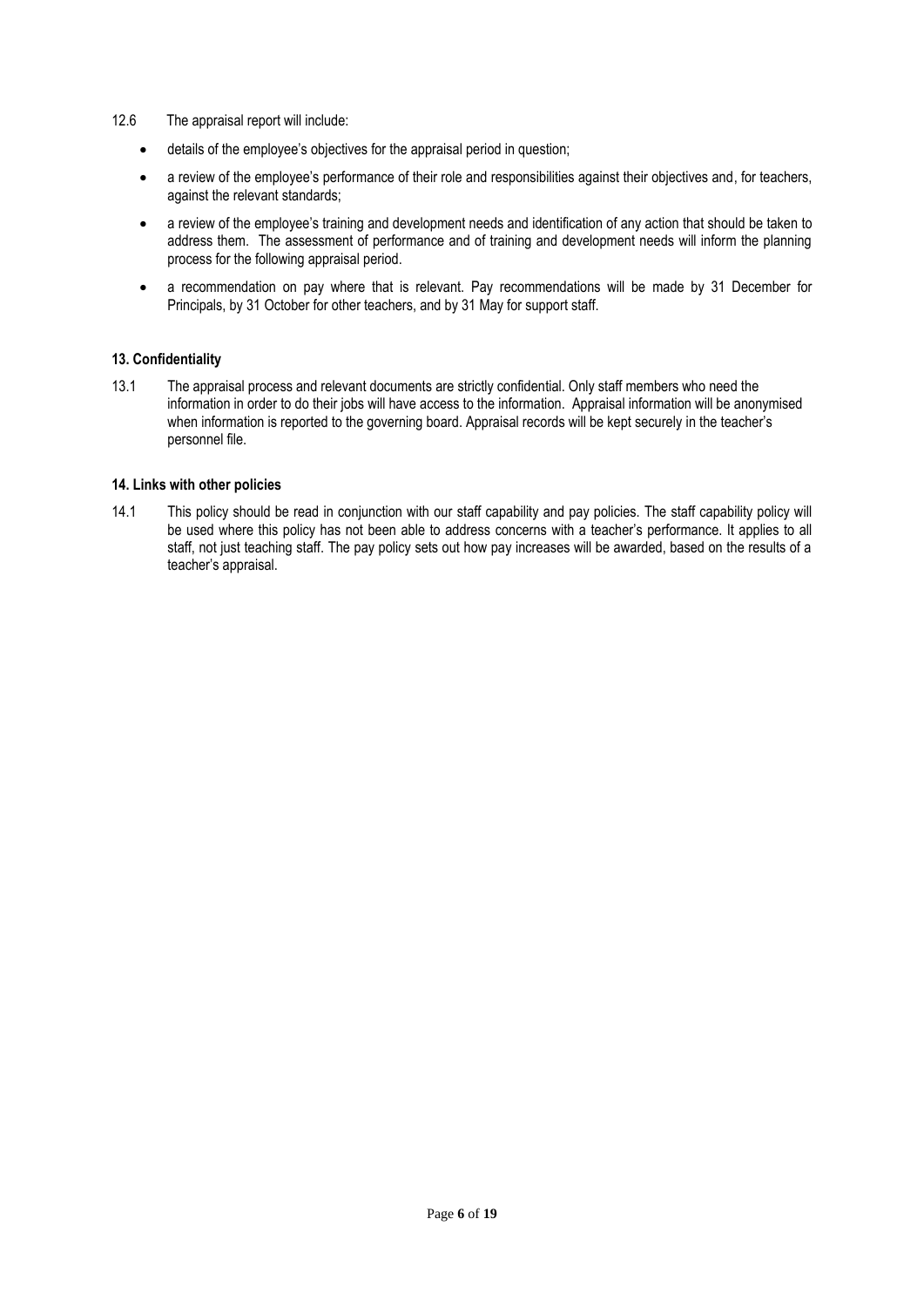## **Appendix Contents Page**

| <b>Appendix A: National Standards for Headteachers</b>                                      | Page 8-10  |
|---------------------------------------------------------------------------------------------|------------|
| <b>Appendix B: Teacher Standards</b>                                                        | Page 11-12 |
| <b>Appendix C: Overview of Appraisal Process</b>                                            | Page 13    |
| Appendix D: Guidance for SLT Member and Line Manager<br>during the informal support process | Page 14    |
| Appendix E: Proforma for outline of programme for informal support                          | Page 15-16 |
| Appendix F: Proforma for weekly meetings as part of informal<br>Support programme           | Page 17    |
| Appendix H: Proforma for final review meeting for informal support<br>programme             | Page 18    |
| Appendix I: Flow diagram of informal support and moving<br>to capability                    | Page 19    |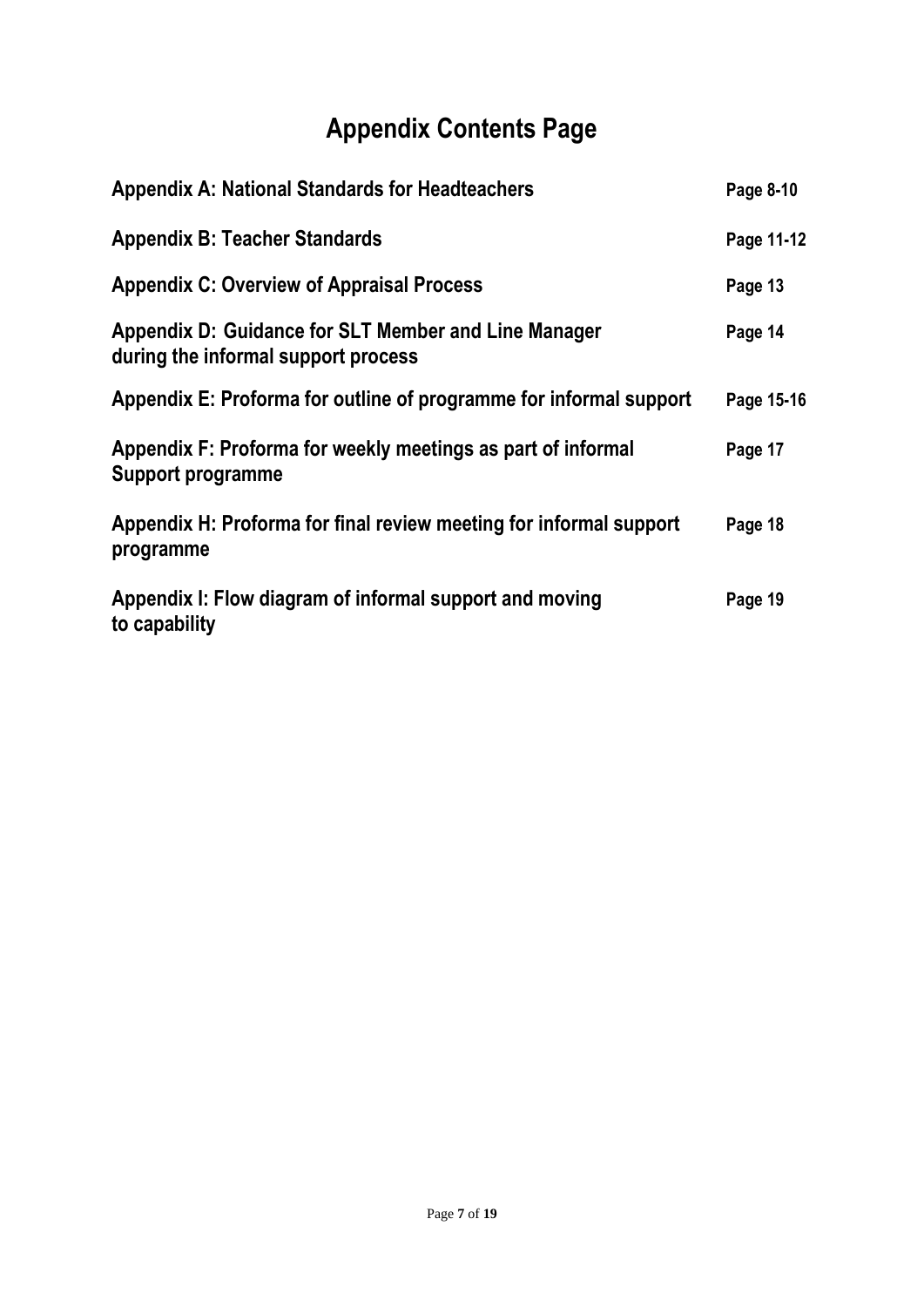## **Appendix A National Standards for Headteachers** *Department for Education 2020.*

#### **Domains**

The ethics and professional conduct section is at the core of the standards. This outlines the ethics and professional conduct expected of headteachers. It consists of statements that define the behaviour and attitudes which should be expected of headteachers.

The standards in section 2 cover interlinked domains of the headteacher's role all underpinned by the governance and accountability domain.

#### **Section 1: Ethics and professional conduct**

Headteachers are expected to demonstrate consistently high standards of principled and professional conduct. They are expected to meet the teachers' standards and be responsible for providing the conditions in which teachers can fulfil them. Headteachers uphold and demonstrate the Seven [Principles](https://www.gov.uk/government/publications/the-7-principles-of-public-life) of Public Life at all times. Known as the Nolan principles, these form the basis of the ethical standards expected of public office holders:

- selflessness
- integrity
- objectivity
- accountability
- openness
- honesty
- leadership

Headteachers uphold public trust in school leadership and maintain high standards of ethics and behaviour. Both within and outside school, headteachers:

- build relationships rooted in mutual respect, and at all times observe proper boundaries appropriate to their professional position
- show tolerance of and respect for the rights of others, recognising differences and respecting cultural diversity within contemporary Britain
- uphold fundamental British values, including democracy, the rule of law, individual liberty and mutual respect, and tolerance of those with different faiths and beliefs
- ensure that personal beliefs are not expressed in ways which exploit their position, pupils' vulnerability or might lead pupils to break the law

As leaders of their school community and profession, headteachers:

- serve in the best interests of the school's pupils
- conduct themselves in a manner compatible with their influential position in society by behaving ethically, fulfilling their professional responsibilities and modelling the behaviour of a good citizen
- uphold their obligation to give account and accept responsibility
- know, understand, and act within the statutory frameworks which set out their professional duties and responsibilities
- take responsibility for their own continued professional development, engaging critically with educational research
- make a positive contribution to the wider education system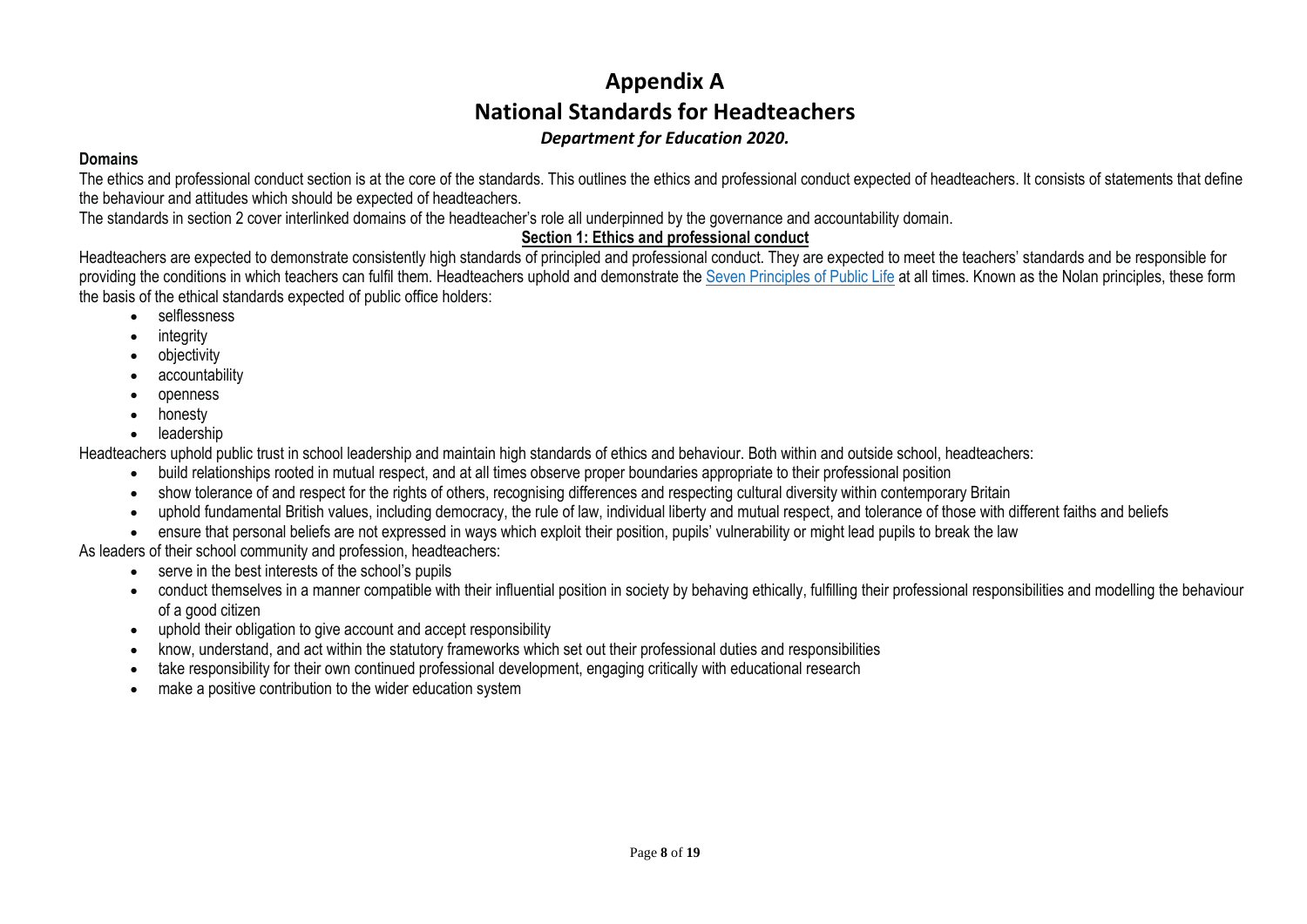#### **Section 2: Headteachers' standards**

#### **1. School culture**

Headteachers:

- establish and sustain the school's ethos and strategic direction in partnership with those responsible for governance and through consultation with the school community
- create a culture where pupils experience a positive and enriching school life
- uphold ambitious educational standards which prepare pupils from all backgrounds for their next phase of education and life
- promote positive and respectful relationships across the school community and a safe, orderly and inclusive environment
- ensure a culture of high staff professionalism

#### **2. Teaching**

#### Headteachers:

- establish and sustain high-quality, expert teaching across all subjects and phases, built on an evidence-informed understanding of effective teaching and how pupils learn
- ensure teaching is underpinned by high levels of subject expertise and approaches which respect the distinct nature of subject disciplines or specialist domains
- ensure effective use is made of formative assessment

#### **3. Curriculum and assessment**

Headteachers:

- ensure a broad, structured and coherent curriculum entitlement which sets out the knowledge, skills and values that will be taught
- establish effective curricular leadership, developing subject leaders with high levels of relevant expertise with access to professional networks and communities
- ensure that all pupils are taught to read through the provision of evidence-informed approaches to reading, particularly the use of systematic synthetic phonics in schools that teach early reading
- ensure valid, reliable and proportionate approaches are used when assessing pupils' knowledge and understanding of the curriculum

#### **4. Behaviour**

#### Headteachers:

- establish and sustain high expectations of behaviour for all pupils, built upon relationships, rules and routines, which are understood clearly by all staff and pupils
- ensure high standards of pupil behaviour and courteous conduct in accordance with the school's behaviour policy
- implement consistent, fair and respectful approaches to managing behaviour
- ensure that adults within the school model and teach the behaviour of a good citizen

#### **5. Additional and special educational needs and disabilities**

Headteachers:

- ensure the school holds ambitious expectations for all pupils with additional and special educational needs and disabilities
- establish and sustain culture and practices that enable pupils to access the curriculum and learn effectively
- ensure the school works effectively in partnership with parents, carers and professionals, to identify the additional needs and special educational needs and disabilities of pupils, providing support and adaptation where appropriate
- ensure the school fulfils its statutory duties with regard to the SEND code of practice

#### **6. Professional development**

Headteachers:

- ensure staff have access to high-quality, sustained professional development opportunities, aligned to balance the priorities of whole-school improvement, team and individual needs
- prioritise the professional development of staff, ensuring effective planning, delivery and evaluation which is consistent with the approaches laid out in the standard for teachers' professional development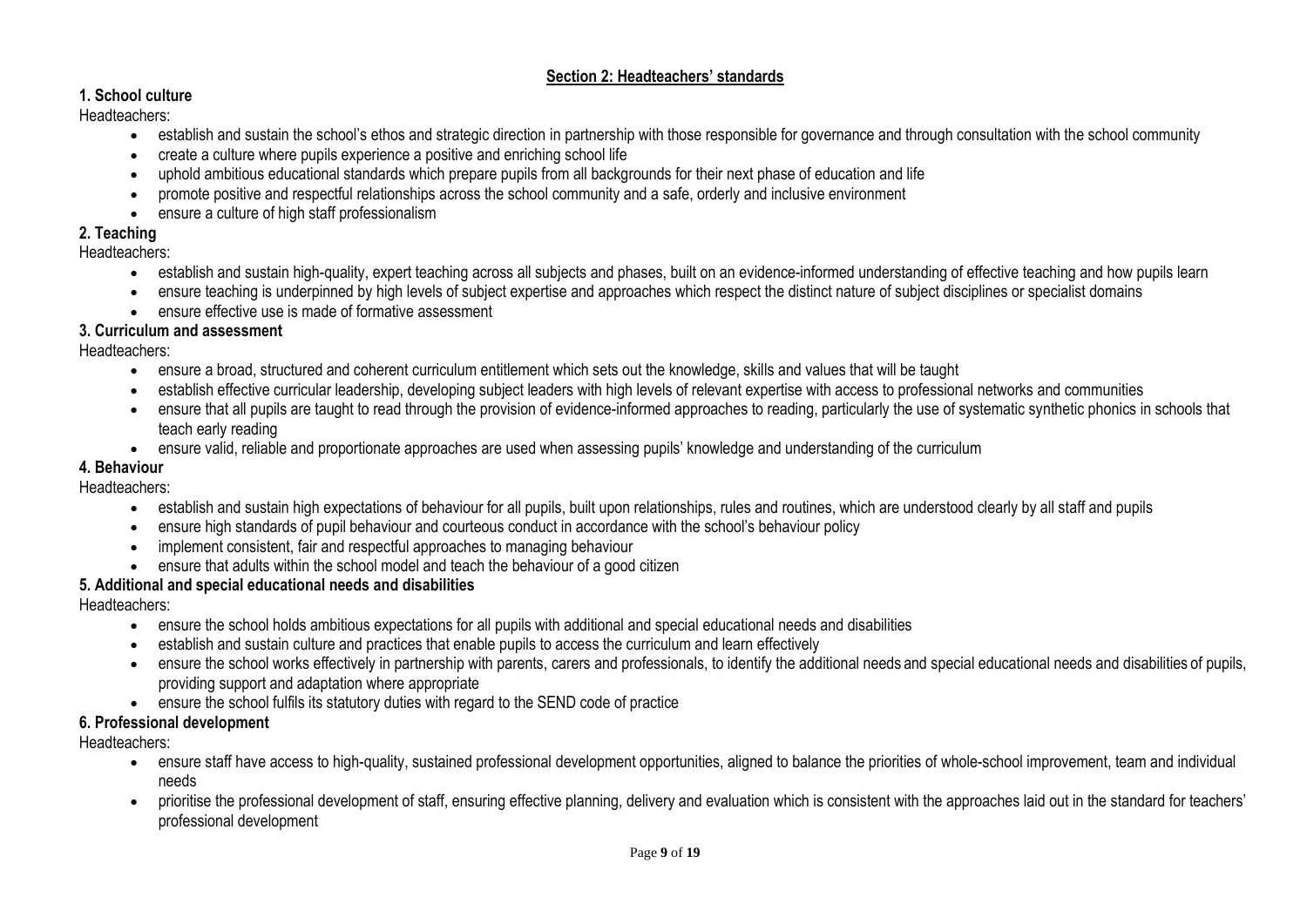• ensure that professional development opportunities draw on expert provision from beyond the school, as well as within it, including nationally recognised career and professional frameworks and programmes to build capacity and support succession planning

#### **7. Organisational management**

Headteachers:

- ensure the protection and safety of pupils and staff through effective approaches to safeguarding, as part of the duty of care
- prioritise and allocate financial resources appropriately, ensuring efficiency, effectiveness and probity in the use of public funds
- ensure staff are deployed and managed well with due attention paid to workload
- establish and oversee systems, processes and policies that enable the school to operate effectively and efficiently
- ensure rigorous approaches to identifying, managing and mitigating risk

#### **8. Continuous school improvement**

Headteachers:

- make use of effective and proportional processes of evaluation to identify and analyse complex or persistent problems and barriers which limit school effectiveness, and identify priority areas for improvement
- develop appropriate evidence-informed strategies for improvement as part of well-targeted plans which are realistic, timely, appropriately sequenced and suited to the school's context
- ensure careful and effective implementation of improvement strategies, which lead to sustained school improvement over time

#### **9. Working in partnership**

Headteachers:

- forge constructive relationships beyond the school, working in partnership with parents, carers and the local community
- commit their school to work successfully with other schools and organisations in a climate of mutual challenge and support
- establish and maintain working relationships with fellow professionals and colleagues across other public services to improve educational outcomes for all pupils

#### **10. Governance and accountability**

Headteachers:

- understand and welcome the role of effective governance, upholding their obligation to give account and accept responsibility
- establish and sustain professional working relationship with those responsible for governance
- ensure that staff know and understand their professional responsibilities and are held to account
- ensure the school effectively and efficiently operates within the required regulatory frameworks and meets all statutory duties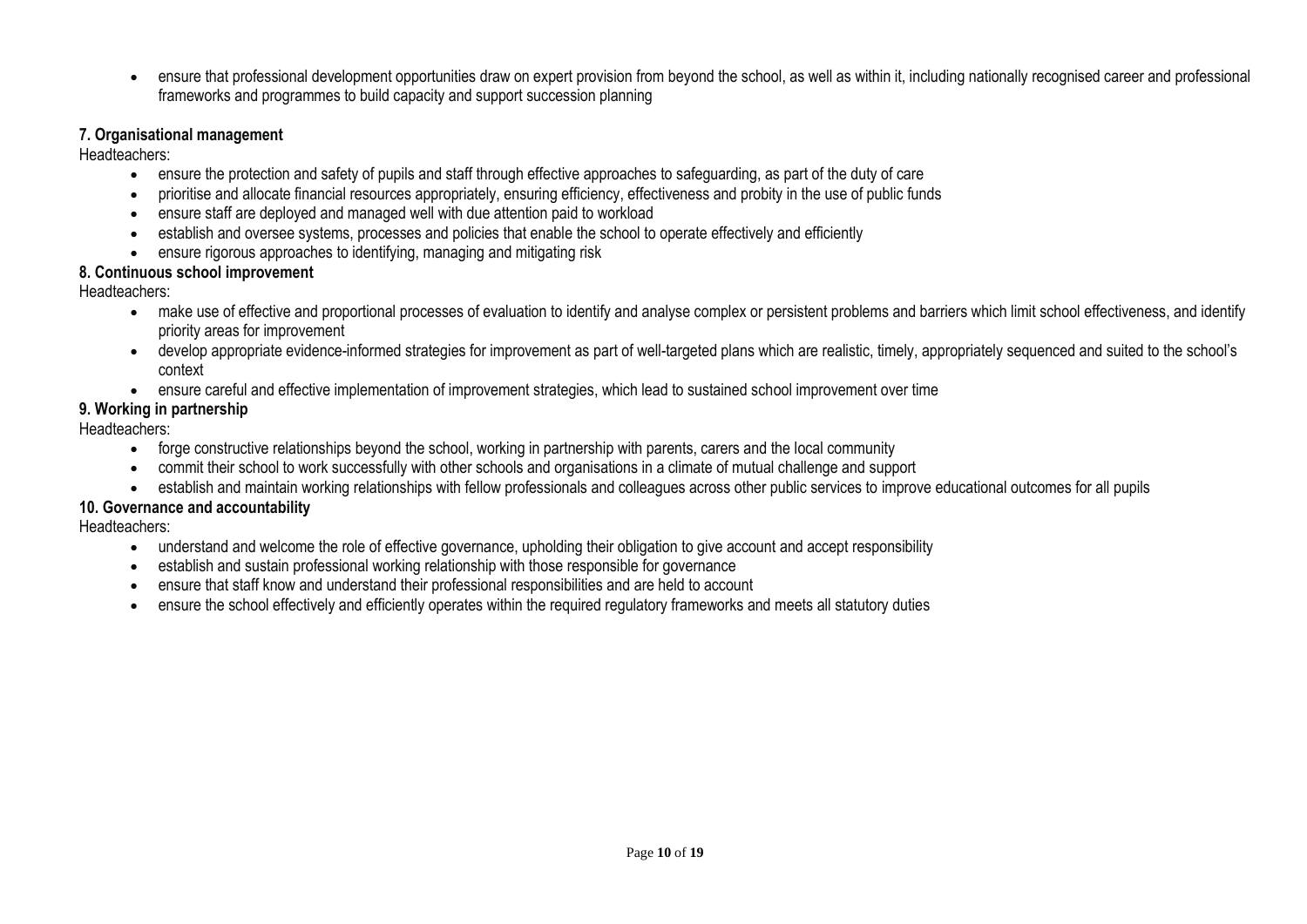#### **Teacher Standards- 2012**

| Preamble. Teachers make the education of their pupils their first concern, and are accountable for achieving the highest possible standards in work and conduct. Teachers act with honesty and integrity; have strong subject                                                                                                                                                                                 |  |  |  |
|---------------------------------------------------------------------------------------------------------------------------------------------------------------------------------------------------------------------------------------------------------------------------------------------------------------------------------------------------------------------------------------------------------------|--|--|--|
| and skills as teachers up-to-date and are self-critical; forge positive professional relationships; and work with parents in the best interests of their pupils                                                                                                                                                                                                                                               |  |  |  |
| <b>Professional Standards</b>                                                                                                                                                                                                                                                                                                                                                                                 |  |  |  |
| 1.1 Set high expectations which inspire, motivate and challenge pupils                                                                                                                                                                                                                                                                                                                                        |  |  |  |
| 1.1.1 establish a safe and stimulating environment for pupils, rooted in mutual respect                                                                                                                                                                                                                                                                                                                       |  |  |  |
| 1.1.2 set goals that stretch and challenge pupils of all backgrounds, abilities and dispositions                                                                                                                                                                                                                                                                                                              |  |  |  |
| 1.1.3 demonstrate consistently the positive attitudes, values and behaviour which are expected of pupils.                                                                                                                                                                                                                                                                                                     |  |  |  |
| 1.2 Promote good progress and outcomes by pupils                                                                                                                                                                                                                                                                                                                                                              |  |  |  |
| 1.2.1 be accountable for pupils' attainment, progress and outcomes plan teaching to build on pupils' capabilities and prior knowledge                                                                                                                                                                                                                                                                         |  |  |  |
| 1.2.2 guide pupils to reflect on the progress they have made and their emerging needs                                                                                                                                                                                                                                                                                                                         |  |  |  |
| 1.2.3 demonstrate knowledge and understanding of how pupils learn and how this impacts on teaching                                                                                                                                                                                                                                                                                                            |  |  |  |
| 1.2.4 encourage pupils to take a responsible and conscientious attitude to their own work and study.                                                                                                                                                                                                                                                                                                          |  |  |  |
| 1.3 Demonstrate good subject and curriculum knowledge                                                                                                                                                                                                                                                                                                                                                         |  |  |  |
| 1.3.1 have a secure knowledge of the relevant subject(s) and curriculum areas, foster and maintain pupils' interest in the subject, and address misunderstandings                                                                                                                                                                                                                                             |  |  |  |
| 1.3.2 demonstrate a critical understanding of developments in the subject and curriculum areas, and promote the value of scholarship                                                                                                                                                                                                                                                                          |  |  |  |
| 1.3.3 demonstrate an understanding of and take responsibility for promoting high standards of literacy, articulacy and the correct use of standard English, whatever the teacher's specialist subject                                                                                                                                                                                                         |  |  |  |
| 1.4 Plan and teach well-structured lessons                                                                                                                                                                                                                                                                                                                                                                    |  |  |  |
| 1.4.1 impart knowledge and develop understanding through effective use of lesson time                                                                                                                                                                                                                                                                                                                         |  |  |  |
| 1.4.2 promote a love of learning and children's intellectual curiosity                                                                                                                                                                                                                                                                                                                                        |  |  |  |
| 1.4.3 set homework and plan other out-of-class activities to consolidate and extend the knowledge and understanding pupils have acquired                                                                                                                                                                                                                                                                      |  |  |  |
| 1.4.4 reflect systematically on the effectiveness of lessons and approaches to teaching                                                                                                                                                                                                                                                                                                                       |  |  |  |
| 1.4.5 contribute to the design and provision of an engaging curriculum within the relevant subject area(s).                                                                                                                                                                                                                                                                                                   |  |  |  |
| 1.5 Adapt teaching to respond to the strengths and needs of all pupils                                                                                                                                                                                                                                                                                                                                        |  |  |  |
| 1.5.1 know when and how to differentiate appropriately, using approaches which enable pupils to be taught effectively                                                                                                                                                                                                                                                                                         |  |  |  |
| 1.5.2 have a secure understanding of how a range of factors can inhibit pupils' ability to learn, and how best to overcome these                                                                                                                                                                                                                                                                              |  |  |  |
| 1.5.3 demonstrate an awareness of the physical, social and intellectual development of children, and know how to adapt teaching to support pupils' education at different stages of development                                                                                                                                                                                                               |  |  |  |
| 1.5.4 have a clear understanding of the needs of all pupils, including those with special educational needs; those of high ability; those with English as an additional language; those with disabilities; and be able to use                                                                                                                                                                                 |  |  |  |
| approaches to engage and support them.                                                                                                                                                                                                                                                                                                                                                                        |  |  |  |
| 1.6 Make accurate and productive use of assessment                                                                                                                                                                                                                                                                                                                                                            |  |  |  |
| 1.6.1 know and understand how to assess the relevant subject and curriculum areas, including statutory assessment requirements                                                                                                                                                                                                                                                                                |  |  |  |
| 1.6.2 make use of formative and summative assessment to secure pupils' progress                                                                                                                                                                                                                                                                                                                               |  |  |  |
| 1.6.3 use relevant data to monitor progress, set targets, and plan subsequent lessons                                                                                                                                                                                                                                                                                                                         |  |  |  |
| 1.6.4 give pupils regular feedback, both orally and through accurate marking, and encourage pupils to respond to the feedback.                                                                                                                                                                                                                                                                                |  |  |  |
| 1.7 Manage behaviour effectively to ensure a good and safe learning environment                                                                                                                                                                                                                                                                                                                               |  |  |  |
| 1.7.1 have clear rules and routines for behaviour in classrooms, and take responsibility for promoting good and courteous behaviour both in classrooms and around the Academy, in accordance with the Academy's behaviour poli<br>1.7.2 have high expectations of behaviour, and establish a framework for discipline with a range of strategies, using praise, sanctions and rewards consistently and fairly |  |  |  |
| 1.7.3 manage classes effectively, using approaches which are appropriate to pupils' needs in order to involve and motivate them                                                                                                                                                                                                                                                                               |  |  |  |
| 1.7.4 maintain good relationships with pupils, exercise appropriate authority, and act decisively when necessary.                                                                                                                                                                                                                                                                                             |  |  |  |
| 1.8 Fulfil wider professional responsibilities                                                                                                                                                                                                                                                                                                                                                                |  |  |  |
|                                                                                                                                                                                                                                                                                                                                                                                                               |  |  |  |
| 1.8.1 make a positive contribution to the wider life and ethos of the Academy<br>1.8.2 develop effective professional relationships with colleagues, knowing how and when to draw on advice and specialist support                                                                                                                                                                                            |  |  |  |
| 1.8.3 deploy support staff effectively                                                                                                                                                                                                                                                                                                                                                                        |  |  |  |
| 1.8.4 take responsibility for improving teaching through appropriate professional development, responding to advice and feedback from colleagues                                                                                                                                                                                                                                                              |  |  |  |
| 1.8.5 communicate effectively with parents with regard to pupils' achievements and well-being.                                                                                                                                                                                                                                                                                                                |  |  |  |
| <b>Part 2 Personal and Professional Conduct</b>                                                                                                                                                                                                                                                                                                                                                               |  |  |  |
| 2.1. Teachers uphold public trust in the profession and maintain high standards of ethics and behaviour, within and outside Academy, by:                                                                                                                                                                                                                                                                      |  |  |  |
| Treating pupils with dignity, building relationships rooted in mutual respect, and at all times observing proper boundaries appropriate to a teacher's professional position<br>2.1.1                                                                                                                                                                                                                         |  |  |  |
| Having regard to the need to safeguard pupils' well-being, in accordance with statutory provisions<br>2.1.2                                                                                                                                                                                                                                                                                                   |  |  |  |
| 2.1.3<br>Showing tolerance of and respect for the rights of others                                                                                                                                                                                                                                                                                                                                            |  |  |  |
|                                                                                                                                                                                                                                                                                                                                                                                                               |  |  |  |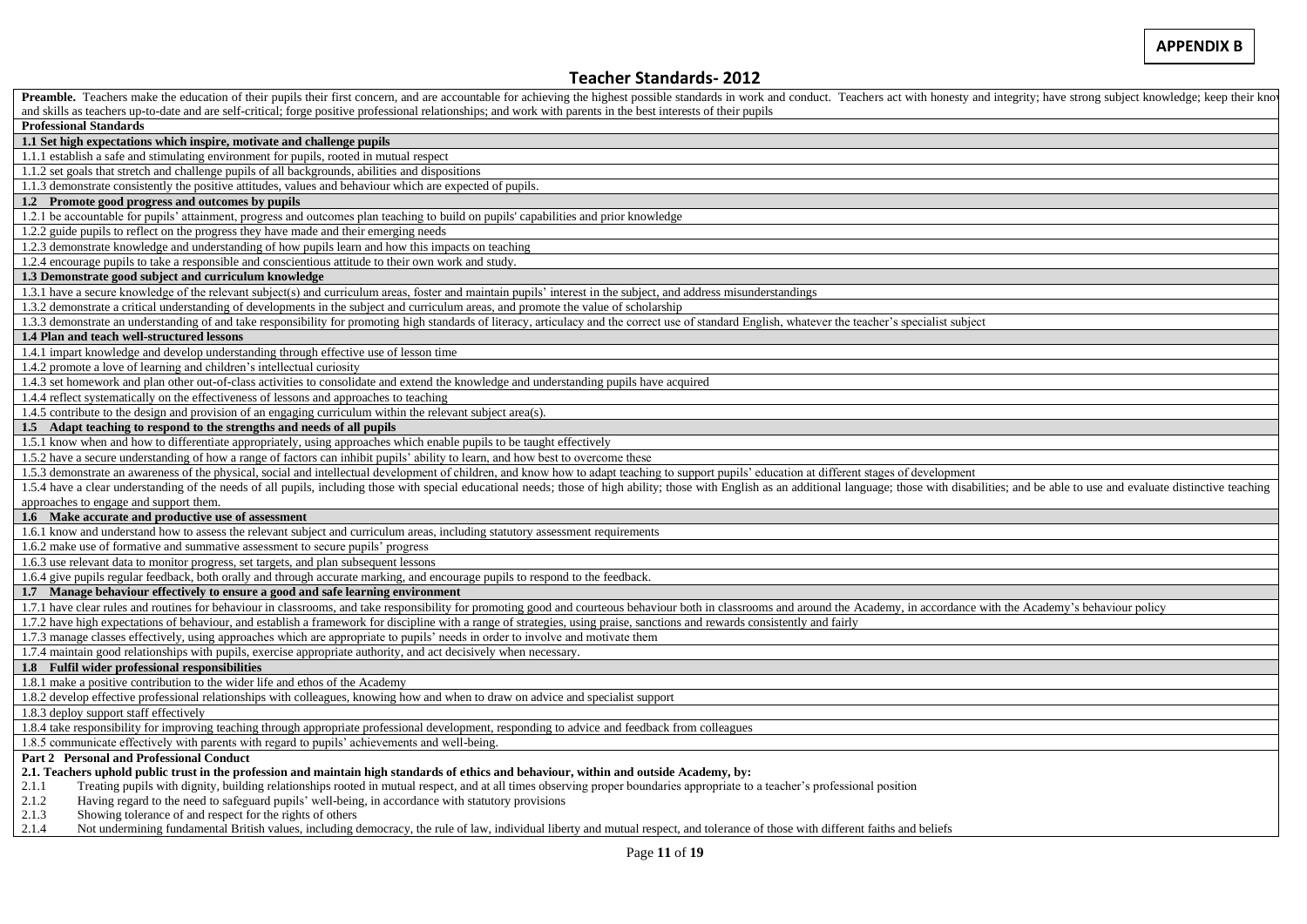- 2.1.5 Ensuring that personal beliefs are not expressed in ways which exploit pupils' vulnerability or might lead them to break the law<br>2.2 Teachers must have a proper and professional regard for the ethos policies and prac
- **2.2 Teachers must have a proper and professional regard for the ethos policies and practice of the Academy in which they teach, and maintain high standards in their own attendance and punctuality**
- **2.3 Teachers must have an understanding of, and always act within, the statutory frameworks which set out their professional duties and responsibilities**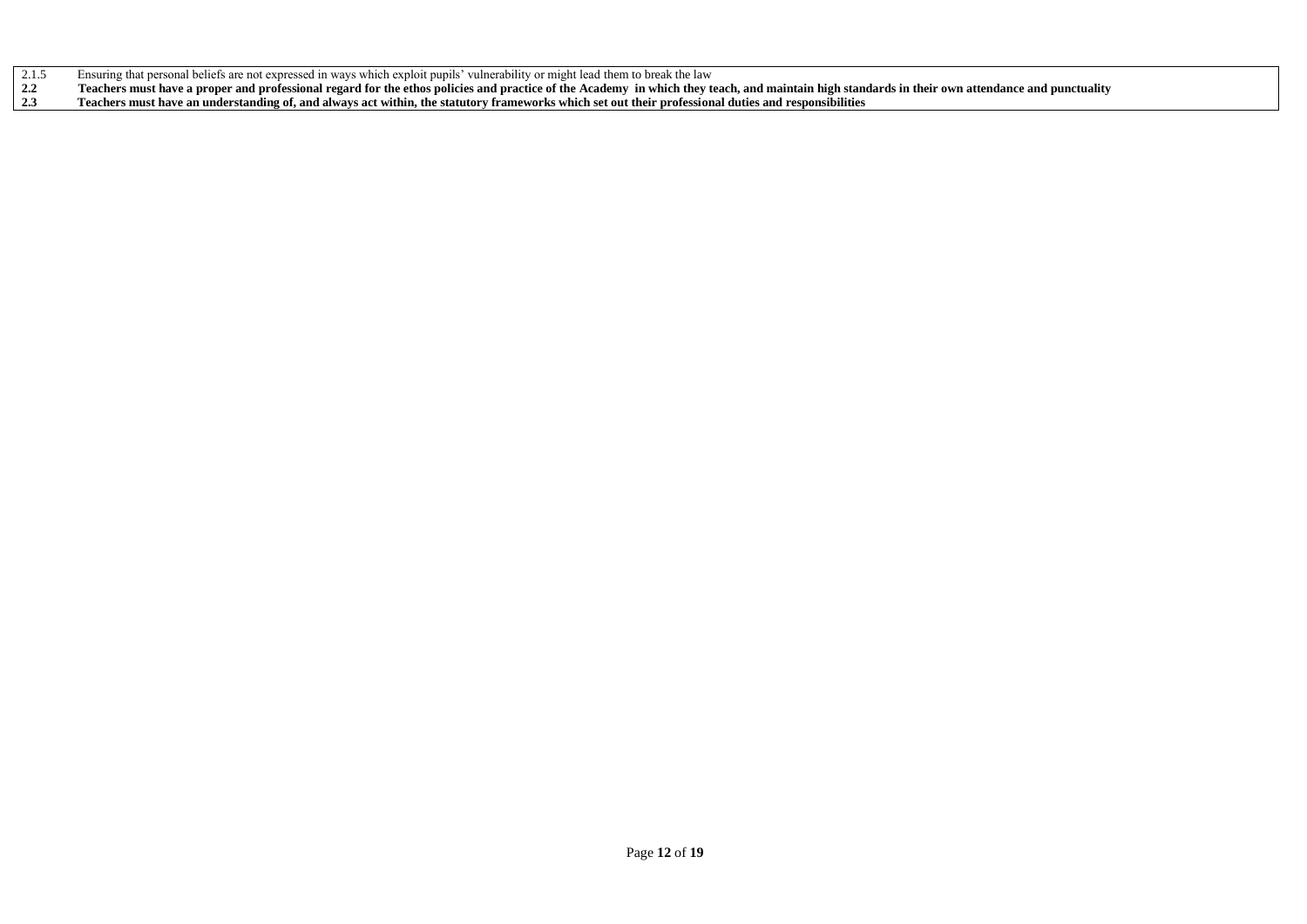## **Overview/ timeline of Appraisal Process**

| Appraisee                                                                                                                                                                                                                                                                                                                                                                                                              | Appraiser                                                                                                                                                                                                                                                                                                                                                                                                                                                                                                                                                                                                                                                     |
|------------------------------------------------------------------------------------------------------------------------------------------------------------------------------------------------------------------------------------------------------------------------------------------------------------------------------------------------------------------------------------------------------------------------|---------------------------------------------------------------------------------------------------------------------------------------------------------------------------------------------------------------------------------------------------------------------------------------------------------------------------------------------------------------------------------------------------------------------------------------------------------------------------------------------------------------------------------------------------------------------------------------------------------------------------------------------------------------|
|                                                                                                                                                                                                                                                                                                                                                                                                                        | Term $1 - by 30th September$                                                                                                                                                                                                                                                                                                                                                                                                                                                                                                                                                                                                                                  |
| 1:Analyse exam results/ complete summary and<br>upload to evidence to support objectives<br>2: If helpful, complete notes summary in<br>preparation for your final PMR review of the<br>academic year<br>3: Meet with your appraiser<br>(please note, if you are applying to move through M<br>Scale the final PMR meeting needs to be held two<br>weeks prior to 30 <sup>th</sup> September)                          | 1: Using the guide sent out, prepare for and then<br>conduct the final PMR review meeting with all<br>colleagues that you line manage- ensuring that the<br>final overview statement is completed on Bluesky<br>(including completing all of the criteria -specifically:<br>if Teacher Standards have been met, if all objectives<br>have been met and, if appropriate, whether you are<br>recommending your colleague for pay progression.<br>(please note: for any colleague applying to move<br>through M Scale the final meeting needs to take<br>place two weeks before the 30 <sup>th</sup> September)                                                  |
| Term 1-by 31st October                                                                                                                                                                                                                                                                                                                                                                                                 |                                                                                                                                                                                                                                                                                                                                                                                                                                                                                                                                                                                                                                                               |
| 1: Using the guide sent out, complete on Bluesky all<br>of the criteria for the flood filled first two targets<br>2: Following discussion with your line manager,<br>complete the third target (including all of the<br>relevant criteria) that is linked directly to teaching<br>and learning, the DIP and your professional<br>development. Save all three on line so that your line<br>manager can feedback/approve | 1: Using the guide sent out, quality assure the third<br>target set by those you line manage (e.g. is it linked<br>to teaching and learning, the DIP and their own<br>professional development- also must be different to<br>their M Scale opportunity - if relevant)<br>2: Using the guide sent out, quality assure the<br>criteria for the first two targets<br>3: Feedback to your colleague- identifying any areas<br>for completion/ development and then approve the<br>targets                                                                                                                                                                         |
| Term <sub>2</sub>                                                                                                                                                                                                                                                                                                                                                                                                      |                                                                                                                                                                                                                                                                                                                                                                                                                                                                                                                                                                                                                                                               |
| 1: Arrange your first lesson observation with your<br>line manager (please remember that two need to be<br>conducted by your LM unless you are part of a<br>review)<br>2: Arrange for a feedback meeting with your LM<br>concerning your lesson observation<br>3: Upload evidence onto Bluesky to support your<br>objectives                                                                                           | 1: book in observations with those you line manage<br>and an appropriate time for feedback- aim to be<br>specific in terms of WWW and EBI to support your<br>colleague's continued professional development                                                                                                                                                                                                                                                                                                                                                                                                                                                   |
|                                                                                                                                                                                                                                                                                                                                                                                                                        | Term 3 and Term 4                                                                                                                                                                                                                                                                                                                                                                                                                                                                                                                                                                                                                                             |
| 1: Continue to upload evidence onto Bluesky and<br>review progress to date in preparation for your mid-<br>year review (to take place by Easter break)- please<br>use the guide sent out to support you in completing<br>this<br>2: Arrange for your second observation (from either<br>your line manager or another colleague) as well as<br>the feedback meeting                                                     | 1: Using the guide sent out, arrange the mid-year<br>review with colleagues that you line manage<br>2: look at Bluesky concerning the evidence they<br>have uploaded, to date, as well as the progress they<br>have made<br>3: During the mid-year review, complete the<br>appropriate overview statement on Bluesky and be<br>clear as to whether you consider your colleague to<br>be on track to meet their objectives (using one of<br>the three statements from the guide). If you have<br>any concerns at all about this be explicit with your<br>colleague as well as offering clear support and<br>specific next steps- record all of this on Bluesky |
|                                                                                                                                                                                                                                                                                                                                                                                                                        | Term 5 and Term 6                                                                                                                                                                                                                                                                                                                                                                                                                                                                                                                                                                                                                                             |
| 1: Continue to upload your evidence (so that by the<br>end of Term 6 there is only your data left to upload)<br>2: Arrange for your third observation as well as the<br>feedback meeting                                                                                                                                                                                                                               | 1: If you had any concerns at the mid-year review,<br>check in with colleague in terms of any further<br>support needed<br>2: Check that they have had (or have scheduled the<br>third observation)                                                                                                                                                                                                                                                                                                                                                                                                                                                           |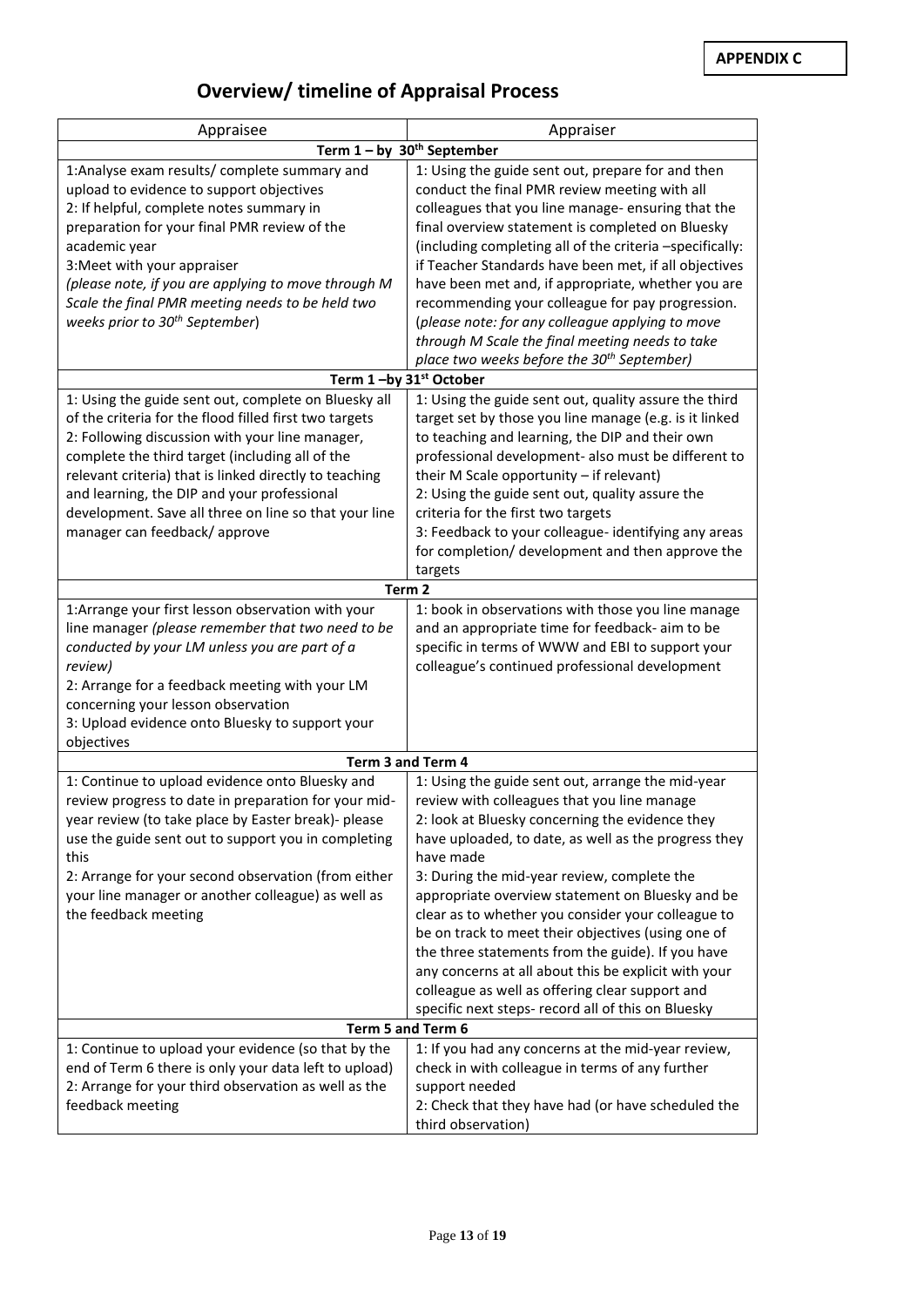

## **Notes to Informal Support Process for SLT Member and Line Manager**

## **SLT Member (initial meeting, outline of informal support programme final review of the informal support programme)**

**1:** At the initial meeting please follow the points outlined in Section 10, page 4. If appropriate, please follow all of the points including completion of Appendix E. If this is not appropriate (because it could be a meeting that is potentially sensitive) please book another meeting within the next 48 working hours to complete Appendix E

**2:** Email a copy of the completed Appendix E to the colleague and their line manager – give the deadline of a week for any further additions that you may wish to consider e.g. additional support.

**3;** Ensure that the line manager understands the process and their role in it (including alerting you as the SLT link if there are any concerns in terms of impact against the targets) and completing Appendix F

**4:** Book a time for the final review meeting between the colleague, the line manager and you where you will assess the impact and complete Appendix G. Send a copy of this to the colleague

## **Line Manager (support through the programme)**

**1:** Read the Appraising Performance Policy to familiarise yourself with the document with specific reference to Section 10, page 4

2: Following the initial meeting, meet on a weekly basis with your colleague and complete Appendix F. Email a copy of the completed appendix to your colleague and update your SLT Link (at the initial meeting) if you have any concerns in terms of clear impact. When completing Appendix F, ensure you are as specific as possible to support your colleague in terms of impact and further areas for development

3: Prepare all of the completed Appendix Fs from the support programme in preparation for the final review meeting so that you are clear concerning the impact, any further areas for development and the extent to which you consider the informal support programme has been successful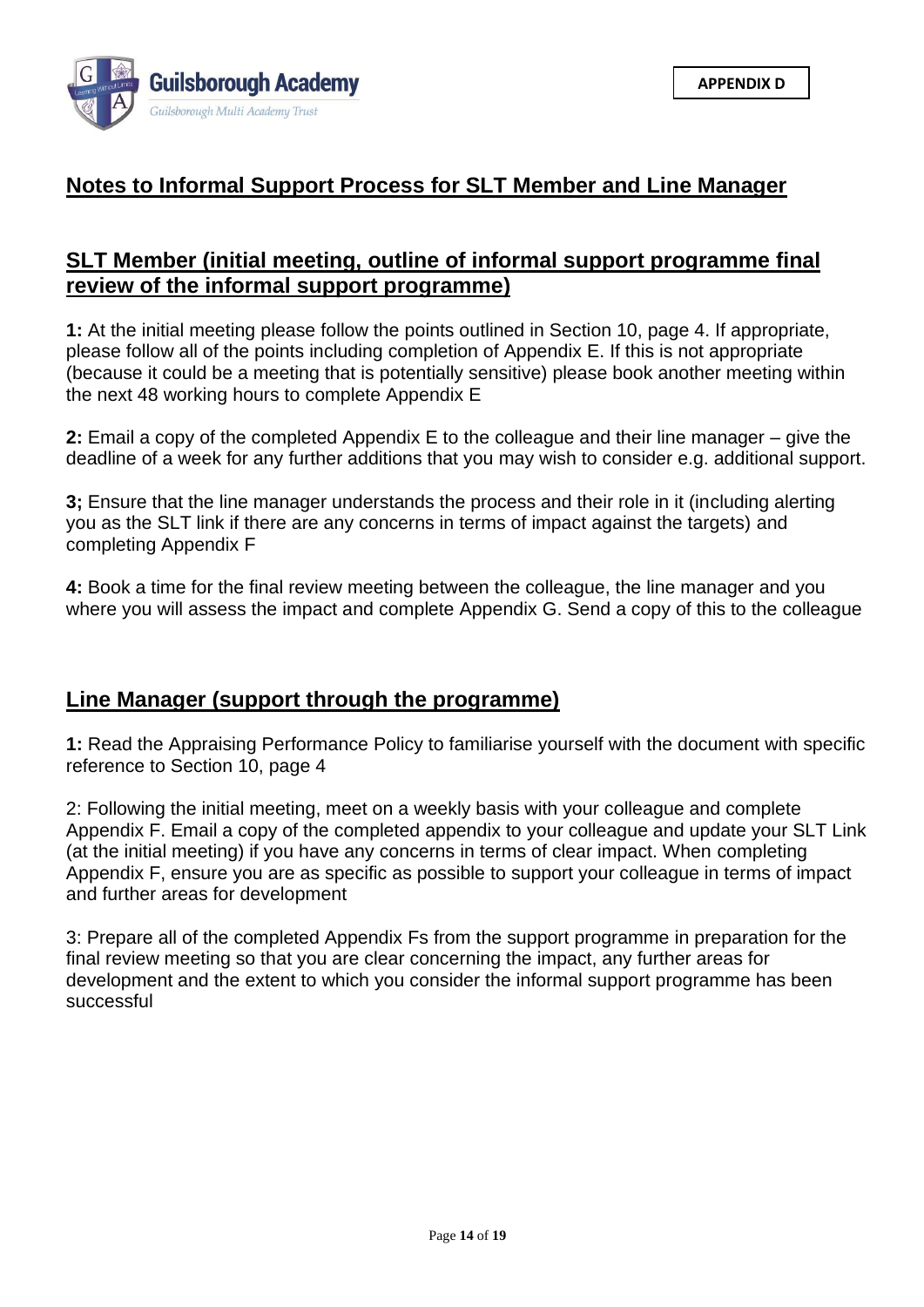

## **INFORMAL SUPPORT-Outline of Programme of Support**

#### **To provide supportive action in order to improve effectiveness and ensure teachers' standards are met as per the Appraisal Policy, Section 10, page 4.**

**Date of Meeting: Present: Member of Staff: Start date: End date:**

#### **EVIDENCE**

#### **Triggers for Underperformance:**

|         | TS   Student Progress and Outcomes |
|---------|------------------------------------|
| Ref: 1. |                                    |
|         |                                    |
|         |                                    |

| TS Complaints<br>Ref: 1. |
|--------------------------|
|                          |

| $\overline{\phantom{a}}$ TS | <b>Observations</b> |
|-----------------------------|---------------------|
| Ref:                        | ◢<br>.              |
|                             |                     |
|                             |                     |

#### **Address issues with member of staff**

| TS   | Clarity of Issues and Improvement Needs |
|------|-----------------------------------------|
| Ref: | $\mathbf 1$ .                           |
|      |                                         |
|      |                                         |
|      |                                         |
|      |                                         |

| TS<br>Ref: | Time Specific Improvement Targets (3 maximum) (Maximum of half term)       |
|------------|----------------------------------------------------------------------------|
|            |                                                                            |
|            | <b>Agreed actions:</b>                                                     |
|            |                                                                            |
|            | Agreed support (including focused training/ coaching):                     |
|            | Impact measures (to demonstrate if informal support process is effective): |
|            |                                                                            |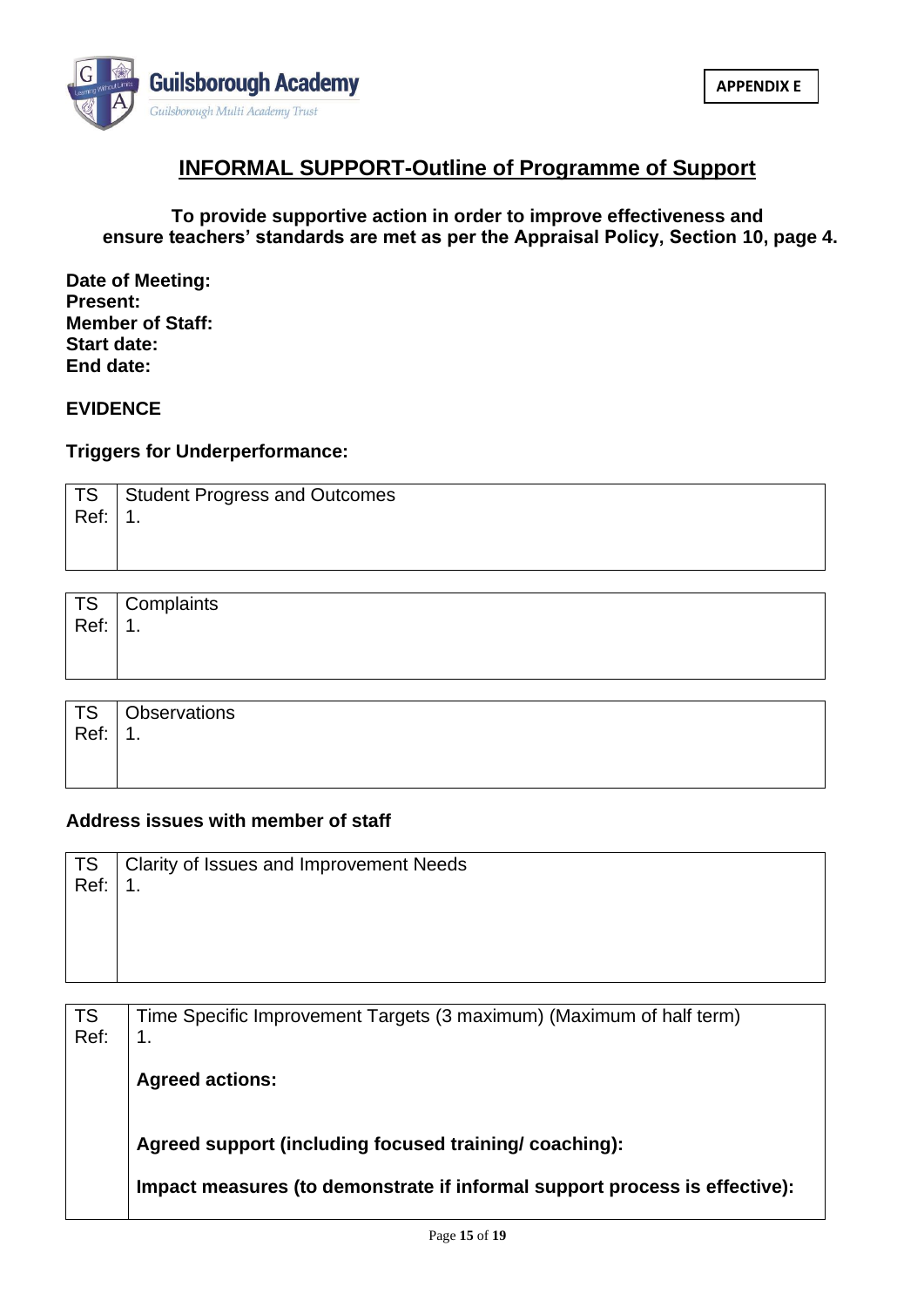Date of final meeting to review outcomes:

NB: Please ensure that a copy of the teaching standards (Appendix B) is provided to the member of staff.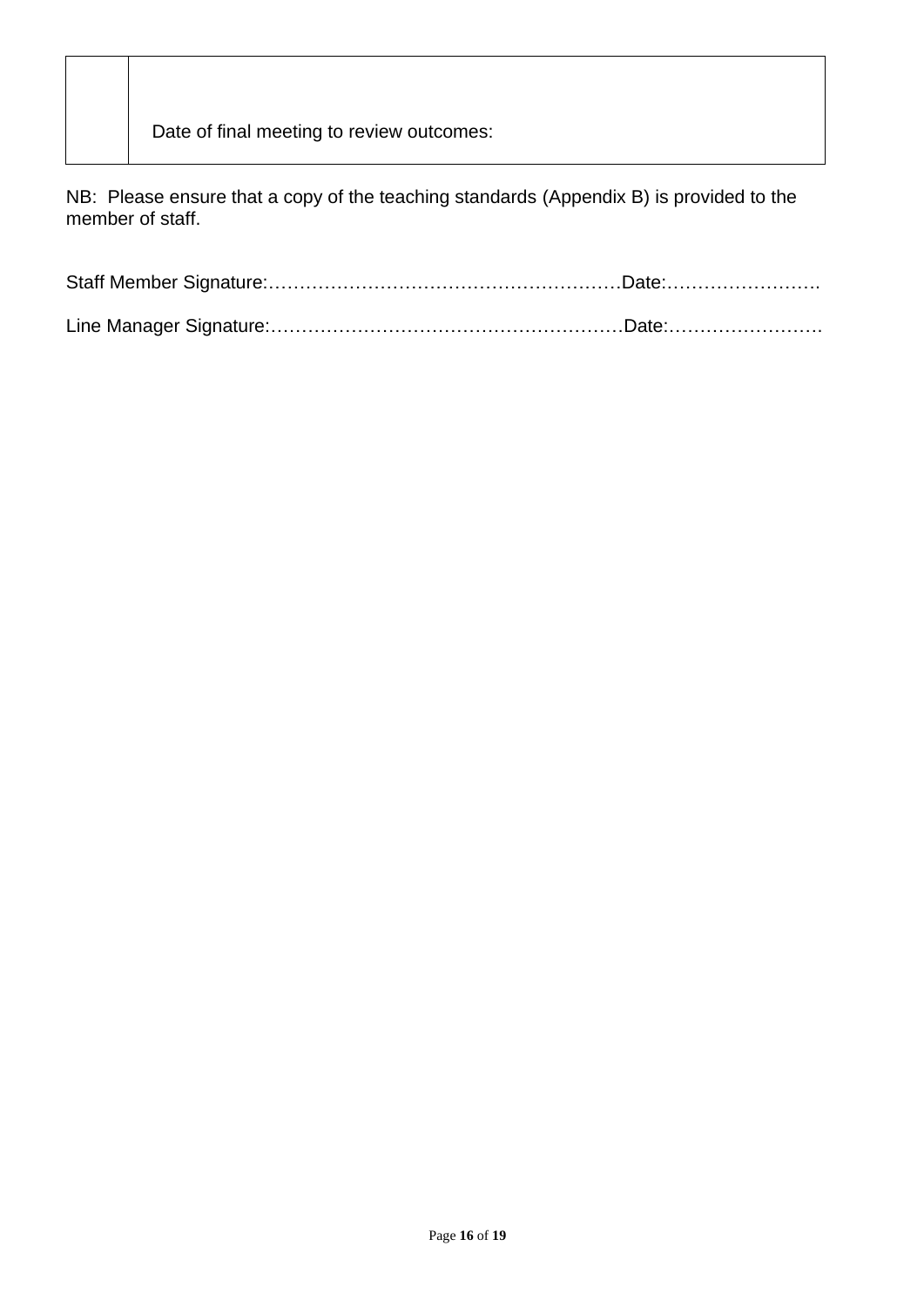

## **Weekly meeting notes between Line Manager and colleague – Informal Support Programme**

**Date of Meeting:**

**Present:**

**Member of Staff:**

**Relevant Teaching Standards:**

**Week of meeting (during period of informal support):**

| <b>TS</b><br>Ref: | Actions taken to date:                  |
|-------------------|-----------------------------------------|
| <b>TS</b><br>Ref: | <b>Support provided to date:</b>        |
| <b>TS</b><br>Ref. | Progress (against targets set) to date: |

| Any concerns?           |  |
|-------------------------|--|
| <b>Member of staff:</b> |  |
| <b>Line Manager:</b>    |  |
|                         |  |
|                         |  |

Staff Member Signature:…………………………………………………Date:…………………….

Line Manager Signature:…………………………………………………Date:…………………….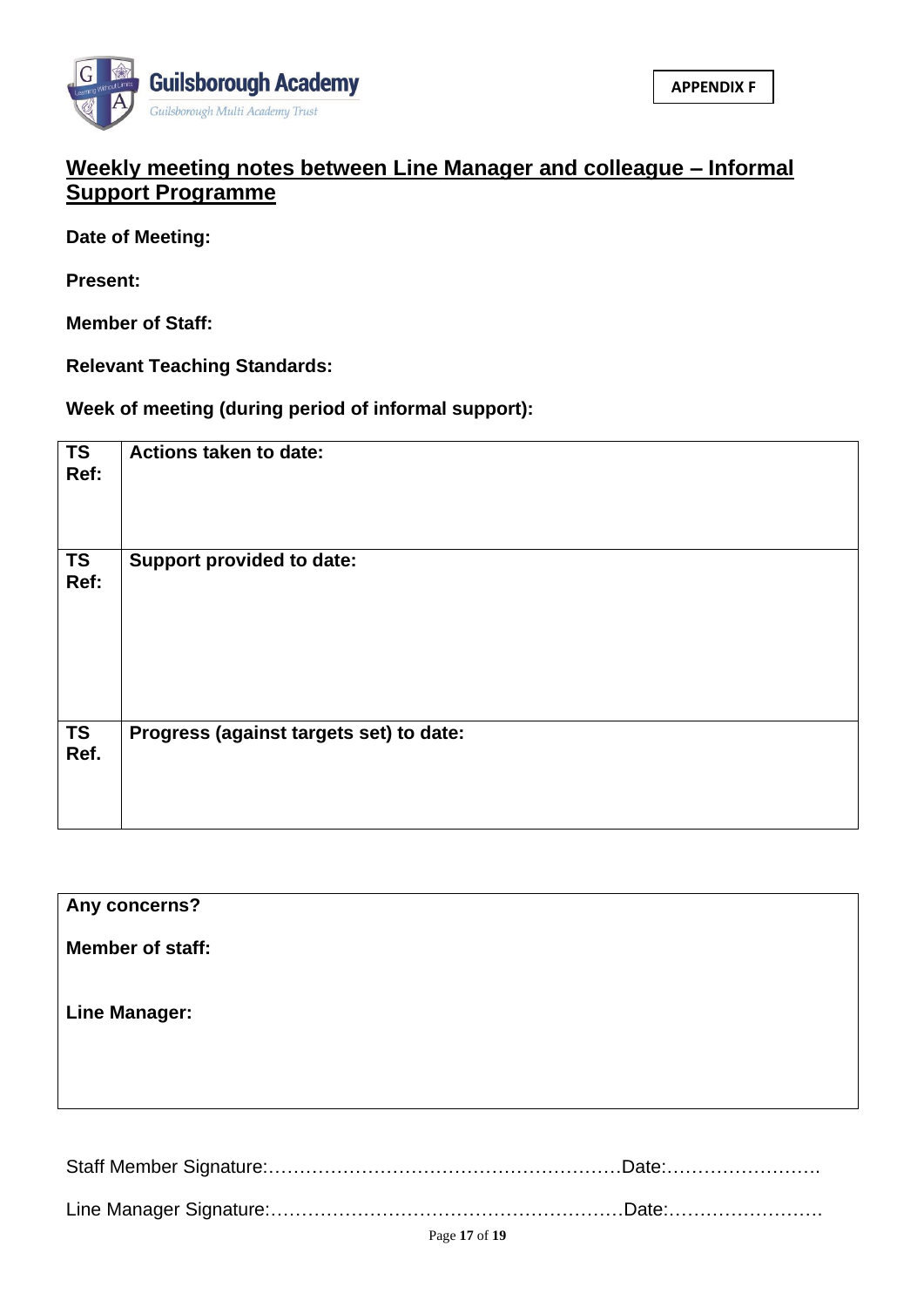

## **Final Review of INFORMAL SUPPORT PROGRAMME**

#### **Date of Meeting:**

**Present:**

**Member of Staff:**

#### **Relevant Teaching Standards:**

| TS<br>Ref: | Reasons for introducing informal support: |
|------------|-------------------------------------------|
|            |                                           |

**Period of Informal support:**

| <b>TS</b><br>Ref: | Support provided:            |
|-------------------|------------------------------|
| <b>TS</b><br>Ref. | Impact (against targets set) |

## **Outcome of informal support:**

Staff Member Signature:…………………………………………………Date:……………………. Line Manager Signature:…………………………………………………Date:…………………….